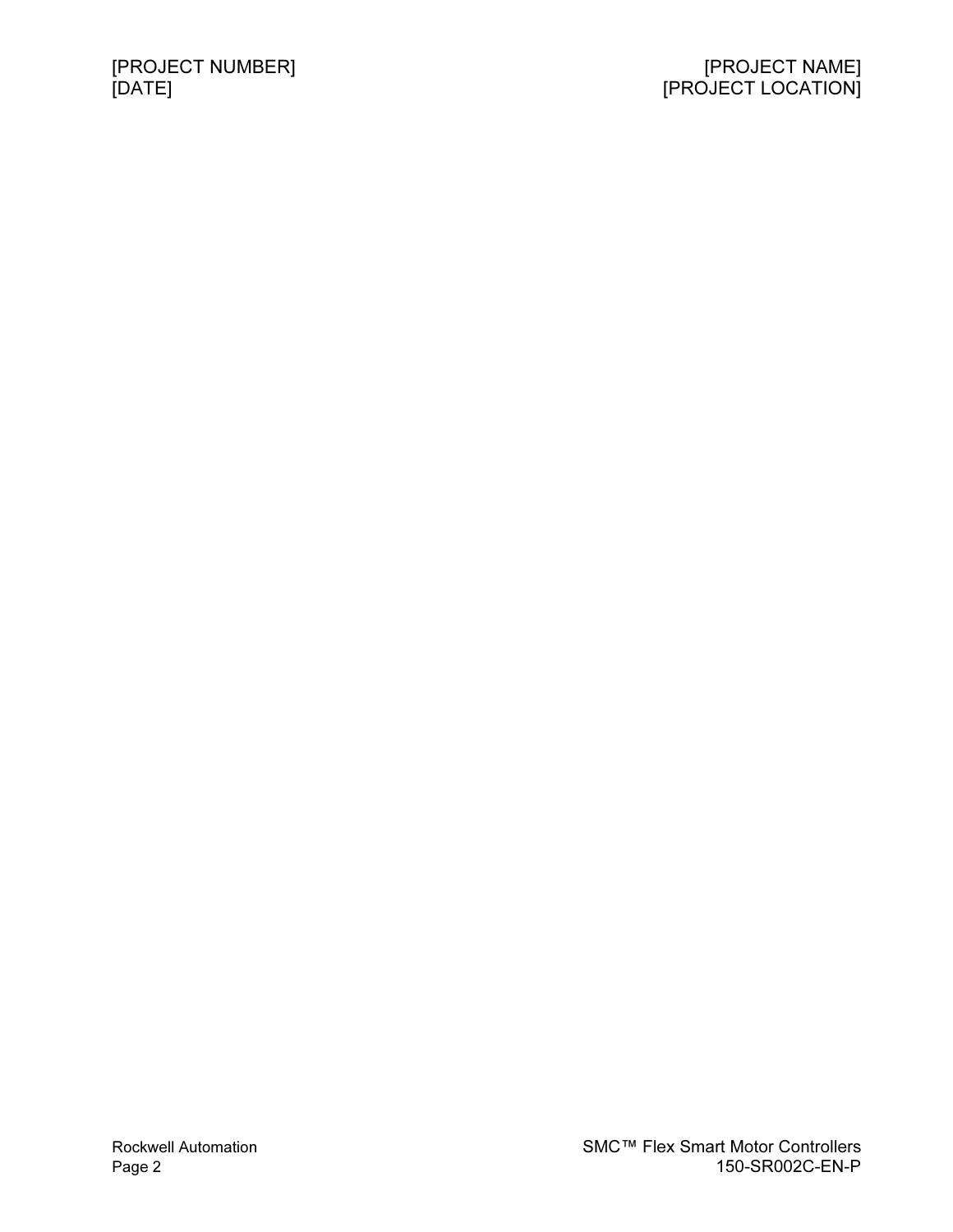# **TABLE OF CONTENTS**

| 1.01                    |                                                          |    |
|-------------------------|----------------------------------------------------------|----|
| 1.02                    |                                                          |    |
| 1.03                    |                                                          |    |
| 1.04                    |                                                          |    |
| 1.05                    |                                                          |    |
| 1.06                    |                                                          |    |
| 1.07                    |                                                          |    |
| 1.08                    |                                                          |    |
| 1.09                    |                                                          |    |
|                         |                                                          |    |
| 2.01                    |                                                          |    |
| 2.02                    | SOLID-STATE REDUCED-VOLTAGE CONTROLLER UNIT DESIGN 7     |    |
| 2.03                    | SOLID-STATE REDUCED-VOLTAGE CONTROLLER UNIT MODES 8      |    |
| 2.04                    | SOLID-STATE REDUCED-VOLTAGE CONTROLLER UNIT FEATURES 10  |    |
| 2.05                    | SOLID-STATE REDUCED-VOLTAGE CONTROLLER SYSTEM OPTIONS 11 |    |
| <b>PART 3 EXECUTION</b> |                                                          |    |
| 3.01                    |                                                          |    |
| 3.02                    |                                                          | 14 |
|                         |                                                          |    |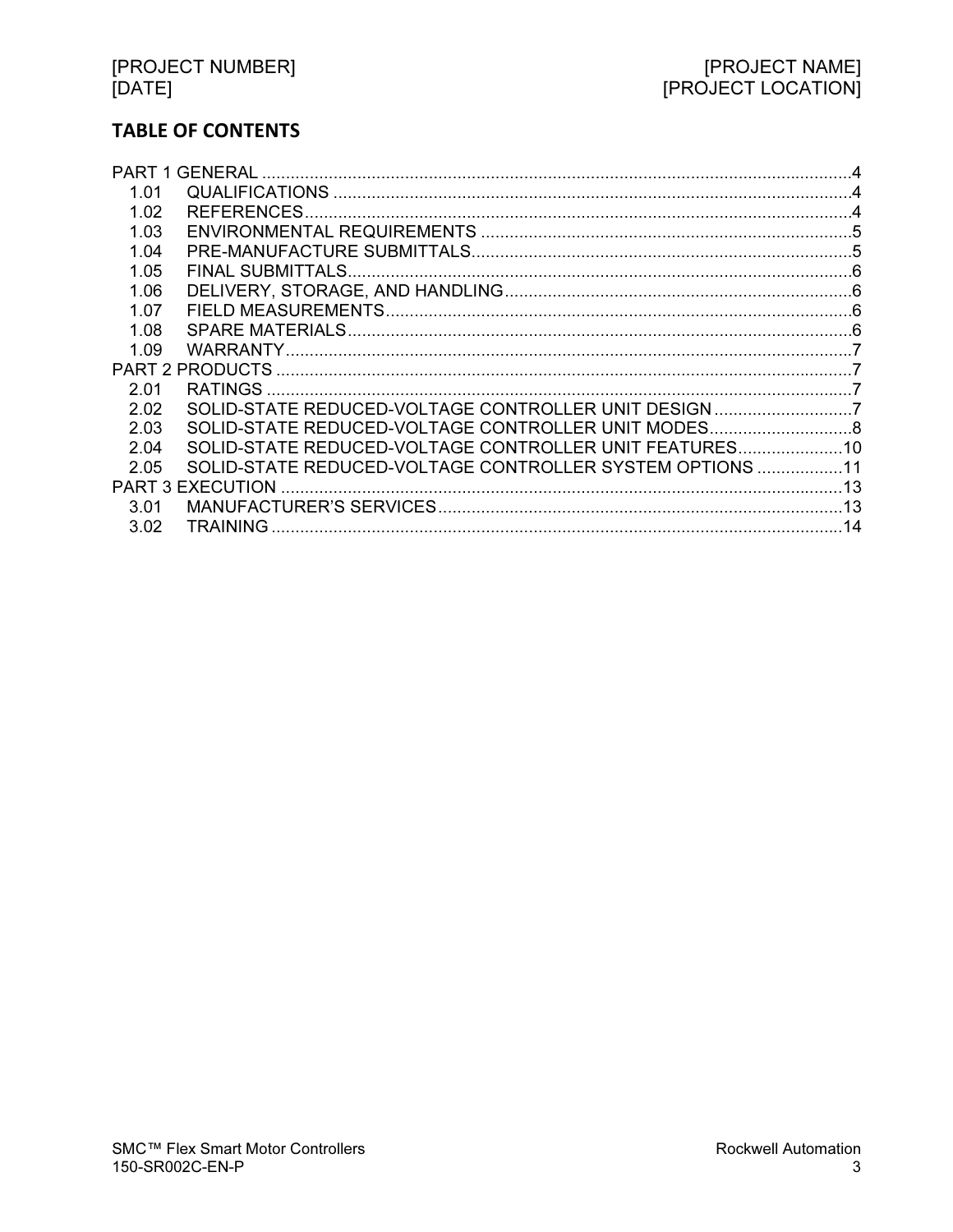# PART 1 GENERAL

#### 1.01 QUALIFICATIONS

- A. Manufacturer
	- 1. The manufacturer shall have a minimum of 25 years of experience in the manufacture of solid-state reduced-voltage controllers.
	- 2. The approved manufacturers are:
		- a) Rockwell Automation Allen-Bradley
		- b) Substitutions: None permitted
- B. Support
	- 1. The manufacturer shall maintain factory-trained and authorized service facilities within 100 miles of the project and shall have a demonstrated record of service for at least the previous ten years.
	- 2. Support personnel are to be direct employees of the manufacturer and be available 24 hours per day through a toll-free number.
	- 3. The manufacturer shall provide all required start-up and training services.
	- 4. The approved manufacturers are:
		- a) Rockwell Automation Customer Support & Maintenance
		- b) Substitutions: None permitted
- C. Certification
	- 1. To ensure all quality and corrective action procedures are documented and implemented all manufacturing locations shall be certified to the ISO-9001 Series of Quality Standards.
	- 2. Third party manufacturers and brand labeling shall not be allowed.

#### 1.02 REFERENCES

- A. The controller shall be designed to meet or exceed the applicable requirements of the following agencies.
	- 1. EN
	- 2. UL
	- 3. VDE
	- 4. IEC
	- 5. CSA
	- 6. NEMA
	- 7. IEEE
	- 8. CCC
- B. The following standards shall be met.
	- 1. Creep distances and clearances 600V (UL/CSA) and 690V (IEC)
	- 2. Power terminal markings per EN 50005 and EN 60947
	- 3. Dielectric withstand per UL 508 and IEC 947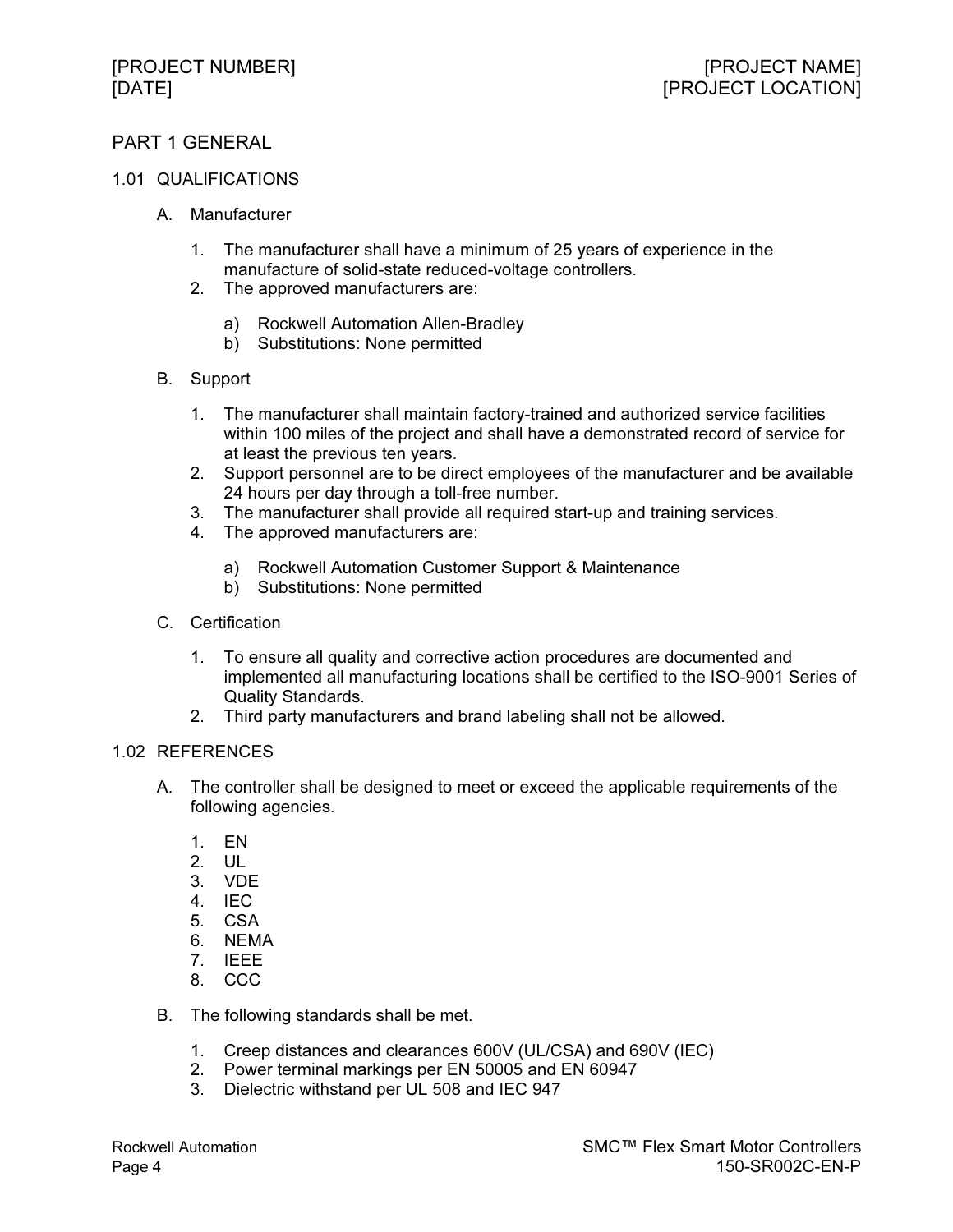- 4. Noiseand radio frequency (RF) immunity per NEMA ICSA1-109
- 5. Surge withstand per IEEEC587 and IEC801-5

### 1.03 ENVIRONMENTAL REQUIREMENTS

- A. Confirm to specified service conditions during and after installation of products.
- B. Maintain area free of dirt and dust during and after installation of products.

### 1.04 PRE-MANUFACTURE SUBMITTALS

- A. Refer to Section **Exercise Section** for submittal procedures.
- B. Manufacturer Drawings
	- 1. Elevation drawings showing dimensional information
	- 2. Structure descriptions showing
		- a) Enclosure ratings
		- b) Fault ratings
		- c) Other information as required for approval
	- 3. Conduit locations
	- 4. Unit descriptions including amperage ratings, frame sizes, trip settings, pilot devices, etc.
	- 5. Nameplate Information
	- 6. Schematic wiring diagrams
- C. Product Data
	- 1. Publications on solid state reduced voltage controller.
	- 2. Data sheets and publications on all major components including but not limited to the following
		- a) Contactors
		- b) Circuit breakers and fuse information including time current characteristics
		- c) Control power transformers
		- d) Pilot devices
		- e) Relays
- D. Specification Response
	- 1. Detailed response to this specification showing where in the literature each requirement is satisfied.
	- 2. All clarifications and exceptions must be clearly identified.
- E. Installation Instructions
	- 1. Provide a copy of the manufacturer's installation instructions which includes the following:
		- a) Receiving, handling, and storage instructions
- F. Testing and Test Reports
	- 1. Testing shall be per manufacturer's standard.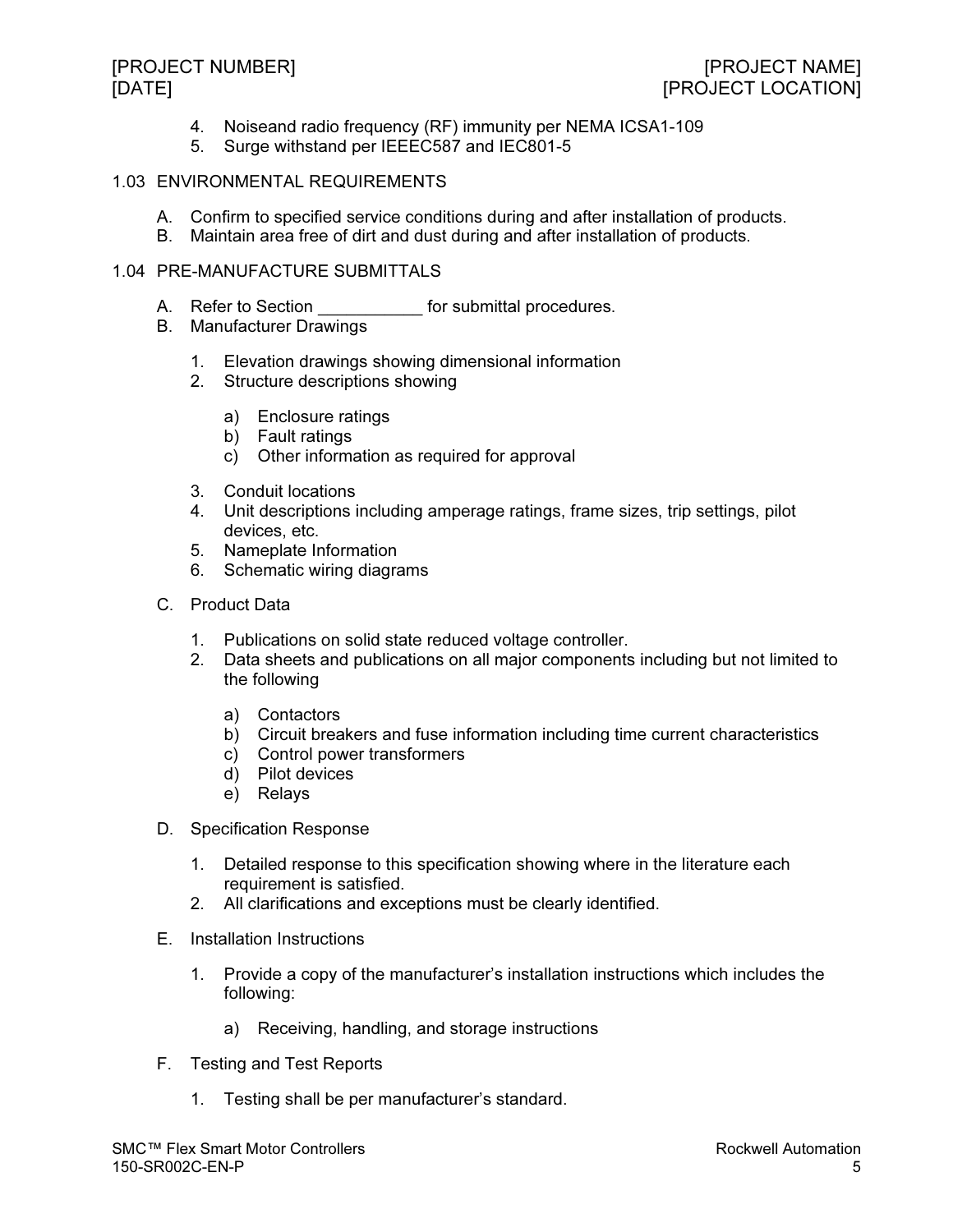2. A copy of the test reports, if available, shall be provided as part of the final documentation.

#### 1.05 FINAL SUBMITTALS

- A. Refer to Section **Example 20** for procedure on submittal of final documentation.
- B. The contractor shall provide certification that the solid state reduced voltage controller has been installed in accordance with the manufacturer's instructions.
- C. The contractor shall provide certification that the Contractor has properly adjusted any timing devices required in the starting circuitry.
- D. Final Drawings
	- 1. The manufacturer shall provide final drawings reflecting the "As-Shipped" state of the installed equipment.
	- 2. Manufacturer drawings shall be provided in DWG format.
	- 3. Manufacturer drawings do not need to be stamped if a drawing schedule is provided that lists the drawing numbers, revision levels, and status of drawings (Preliminary, Approval, Final, etc.)
	- 4. The contractor shall be responsible for making any changes to the "As-Shipped" drawings from the manufacturer to reflect any field modifications.
- E. Test reports, if available, indicating manufacturer's standard testing was performed.
- F. Maintenance Data
	- 1. Solid state reduced voltage controller installation instructions and User Manual.
	- 2. Installation / Operation instructions for major components such as circuit
	- 3. Parameter listing
	- 4. Field service report from start-up service
	- 5. Solid state reduced voltage controller spare parts listing and pricing
	- 6. Include name and phone number for a local distributor for the spare parts.

#### 1.06 DELIVERY, STORAGE, AND HANDLING

- A. The contractor shall coordinate the shipping of equipment with the manufacturer.
- B. The contractor shall store the equipment in a clean and dry space.
- C. The contractor shall protect the units from dirt, water, construction debris and traffic.
- D. During storage the contractor shall connect internal space heaters (if specified) with temporary power.

#### 1.07 FIELD MEASUREMENTS

A. The contractor shall verify all field measurements prior to the fabrication of the solid state reduced voltage controller.

### 1.08 SPARE MATERIALS

- A. Provide one (1) set of three (3) of each size power fuse utilized.
- B. Provide spares equal to 10 percent of the installed quantity for primary and secondary control power fuses.
- C. Provide one (1) spare control relay for each unique relay utilized on the project.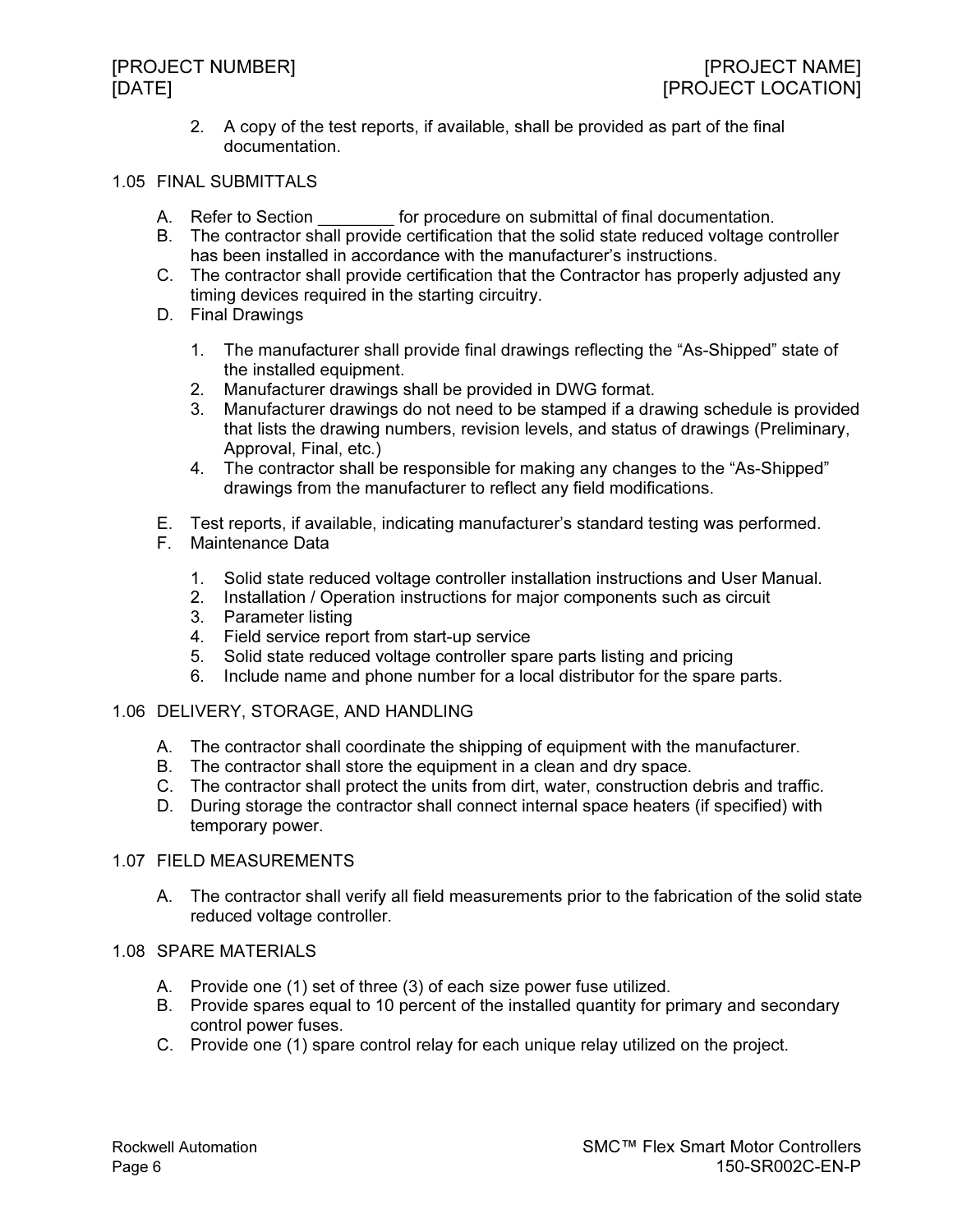### 1.09 WARRANTY

- A. The manufacturer shall provide their standard parts warranty for eighteen (18) months from the date of shipment or twelve (12) months from the date of being energized, whichever occurs first.
- B. The manufacturer shall confirm this warranty as part of the submittal.
- C. This warranty applies only to stand alone solid-state reduced-voltage controllers.

# PART 2 PRODUCTS

### 2.01 RATINGS

- A. The solid state reduced voltage controller shall accept an input voltage from 200-480V AC, 200...600V AC, or 230...690V AC three-phase plus 10 percent or minus 15 percent.
- B. The solid-state reduced-voltage controller shall have a minimum short-circuit current rating of 65 kA when protected with a type CC/J/L fuses (up to 600V).
- C. Environmental Ratings
	- 1. Storage ambient temperature range: -25-+75°C.
	- 2. Operating ambient temperature range: 0...50°C.
	- 3. The relative humidity range: 5% -95% non-condensing.
	- 4. Operating elevation: up to 2000 meters.
- D. Definitions
	- 1. The Solid-State Reduced-Voltage Controller Unit shall refer to the actual controller unit that will be mounted within the specified enclosure.
	- 2. The Solid-State Reduced-Voltage Controller System shall refer to the controller unit and all items specified under Controller System Options.

### 2.02 SOLID-STATE REDUCED-VOLTAGE CONTROLLER UNIT DESIGN

- A. The open-type controller device shall be modular, consisting of a power structure and a logic component.
- B. Power Structure
	- 1. The family of devices must be available from 1-1250 A in a line connection
	- 2. The family of devices must be available from 1...1600 A when connected inside the delta
		- a) The inside the delta mode must be enabled with a parameter setting on the device
	- 3. The power structure shall include an electro-mechanical SCR bypass device.
	- 4. The power structure shall include built-in 3-phase current monitoring and overload protection.
	- 5. The power structure shall consist of three power poles with integral heatsinks.
	- 6. The power poles are to be modular in design that each is easily replaceable
	- 7. Back-to-back SCR pairs shall be the only power switching semiconductor means acceptable. Diode-SCR (Silicon Controlled Rectifier) combinations shall not be acceptable.
	- 8. SCRs shall have the following minimum repetitive peak inverse voltage ratings.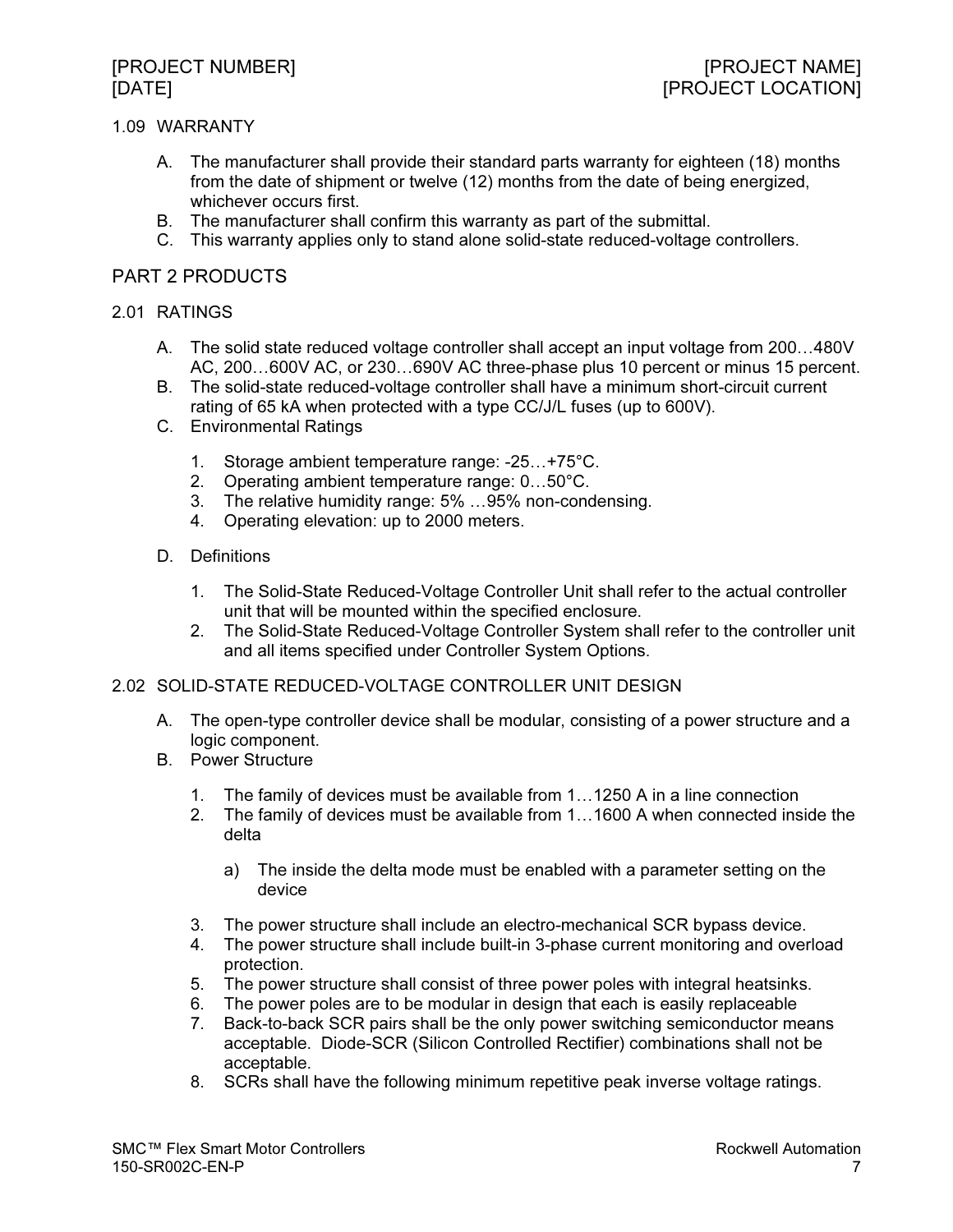- a) 1400V for units rated 200-480V
- b) 1600V for units rated 200...600V
- c) 1800V for units rated 230-690V
- 9. SCRs shall have built in temperature monitoring sensors.
- 10. Use of an External bypass must be an option
- 11. The manufacture must supply guidance on obtaining SCR protection
- C. Logic Component
	- 1. The logic component shall be a self-contained control module, compatible with the full range of power structures. The control module shall mount directly to the power structure.
	- 2. The control module shall provide digital microprocessor control and supervision of all controller operation, including pulse firing of the SCRs.
	- 3. The control module shall consist of the following.
		- a) Self-tuning power supply accepting control power input from 100...240V AC or 24V AC/DC, 50/60 Hz.
		- b) Logic control circuitry incorporating a latch circuit for three-wire control.
		- c) SCR firing circuitry that incorporates an RC snubber network to prevent false firing.
		- d) Input / output circuitry
		- e) Digital programming keypad
		- f) Backlit LCD display with multi-lingual capabilities
		- g) DPI communication port
	- 4. The control terminals shall have the following characteristics
		- a) The control terminal wiring connector shall be easily accessible and located on the front top of the device.
		- b) The terminals shall be UL rated for 300V, 10 A maximum.
		- c) The terminals are UL Recognized to accept a maximum of two (2) wires rated #8-#14 AWG.
	- 5. The control module shall be easily removed from the power structure, without the need to disassemble associated printed circuit board assemblies.

# 2.03 SOLID-STATE REDUCED-VOLTAGE CONTROLLER UNIT MODES

- A. Starting Modes
	- 1. Soft start with Selectable Kickstart
		- a) Programmable initial torque value of 0...90% of locked rotor torque.
		- b) Programmable acceleration ramp time from 0...30 seconds.
		- c) A selectable kickstart, or boost, shall be provided at the beginning of the voltage ramp. The kickstart shall provide a current pulse of 550 percent of the full load current. The kickstart time shall be adjustable from 0...2 seconds.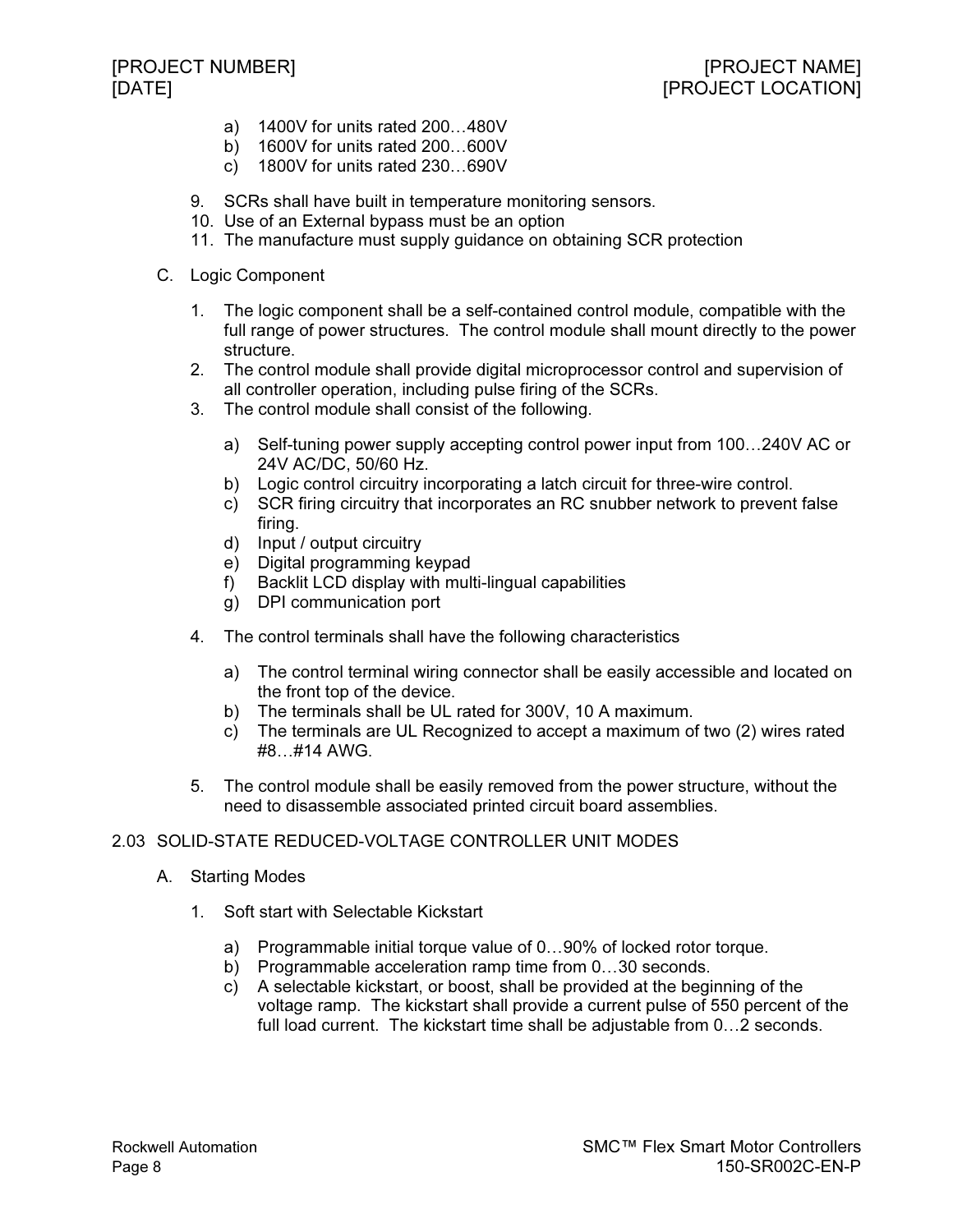- d) Current limit start
- e) Provides means of limiting the maximum starting current
- f) Adjustable from 50-600% of motor full load current.
- 2. Full-voltage start
	- a) Provides across the line starting.
	- b) Ramp time shall be less than 0.25 seconds.
- 3. Dual ramp start
	- a) Provides two (2) separate start profiles with separately adjustable ramp times and initial torque, settings.
	- b) Programmableacceleration times from 0... 30 seconds.
	- c) Current limit level programmable from 50-600% full load current.
	- d) Programmable initial torque values from 0...90% of locked rotor torque.
- B. Stopping Modes
	- 1. Soft stop
		- a) The soft stop option shall provide a voltage ramp-down for an extended motor stopping time.
		- b) Soft stop shall be initiated by a dedicated Soft Stop input. A coast-to-rest stop shall still be possible with a separate stop input.
		- c) Programmable voltage ramp down time from 0...60 seconds.
		- d) The load shall stop when the motor voltage drops to a point where the load torque is greater than the motor torque
	- 2. Preset Slow Speed
		- a) Provides a slow speed for applications requiring a slow speed.
		- b) The Preset Slow Speed option shall provide two jog speeds in the forward direction: high (15% of base speed) and low (7% of base speed).
		- c) The Preset Slow Speed option shall provide two jog speeds in the reverse direction: high (20% of base speed) and low (10% of base speed). Reverse operation of the motor shall be available in the jog mode without the use of a reversing contactor
		- d) The starting current for the slow speed operation shall be user adjustable from 0-450% of the motor's full load current rating.
		- e) The running current for the slow speed operation shall be user adjustable from 0- 450% of the motor's full load current rating.
- C. Mutually exclusive starting and stopping modes. Refer to the system specifications for the option (if any) required
	- 1. Pump Control
		- a) The Pump Control option shall be implemented to provide closed loop control of a motor to match the specific torque requirements of centrifugal pumps for both starting and stopping. This shall aid in eliminating the phenomena commonly referred to as "water hammer." Methods utilizing Soft Start with Soft Stop shall not be acceptable.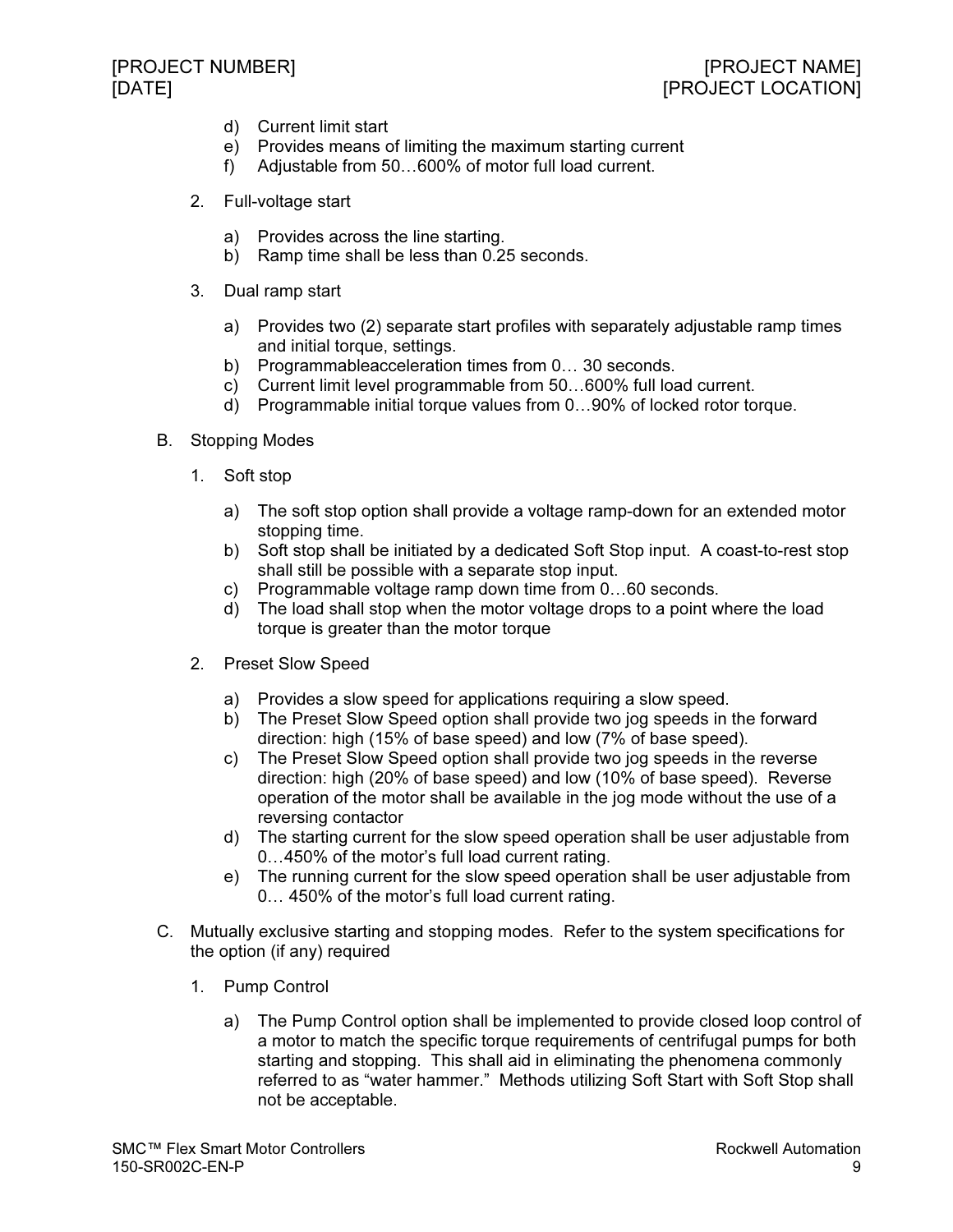- b) Closed loop control shall be achieved without using external sensors or feedback devices.
- c) Pump Stop shall be initiated by a dedicated Pump Stop input. A coast-to-rest stop shall still be possible with a separate stop input.
- d) Programmable starting time from 0-30 seconds.
- e) Programmable stopping time from 0...120 seconds.

# 2.04 SOLID-STATE REDUCED-VOLTAGE CONTROLLER UNIT FEATURES

- A. LCD Display
	- 1. An alphanumeric, backlit LCD display shall be provided for controller set-up, diagnostics, status and monitoring. The display shall be four-line, 16 characters minimum.
	- 2. Digital parameter adjustment shall be provided through a keypad. Analog potentiometer adjustments are not acceptable.
- B. Overload Protection
	- 1. Shall meet applicable standards as a motor thermal protective device.
	- 2. Shall utilize three-phase current sensing. The use of two current transformers shall be unacceptable.
	- 3. Selectable trip classes of 10, 15, 20, and 30 shall be provided as standard.
	- 4. Electronic thermal memory shall provide enhanced motor protection.
- C. Digital I/O
	- 1. A minimum of four (4) auxiliary contacts shall be provided for customer use
	- 2. The contacts shall be rated for 240V AC maximum.
	- 3. Contact configuration shall be programmable and contain the following configurations:
		- a) Normal Operation (N.O. or N.C.)
		- b) Up-to-Speed indication (N.O. or N.C.)
		- c) External bypass
		- d) Fault indication (N.O. or N.C.)
		- e) Alarm indication (N.O. or N.C.)
		- f) Network controlled output (N.O. or N.C.)
- D. DPI Serial Communication Port
	- 1. A DPI serial communication ports shall be provided as standard.
	- 2. Optional communication protocol interface modules that shall be available for connection to EtherNet/IP, Remote I/O, DH485, ControlNet, DeviceNet and RS232/422/485.
	- 3. Refer to the system specification for the options (if any) required.
- E. Monitoring the controller shall provide the following motor and/or power system monitoring functions indicated through the optional LCD display.
	- 1. Three-phase current
	- 2. Three-phase voltage
	- 3. Power in kW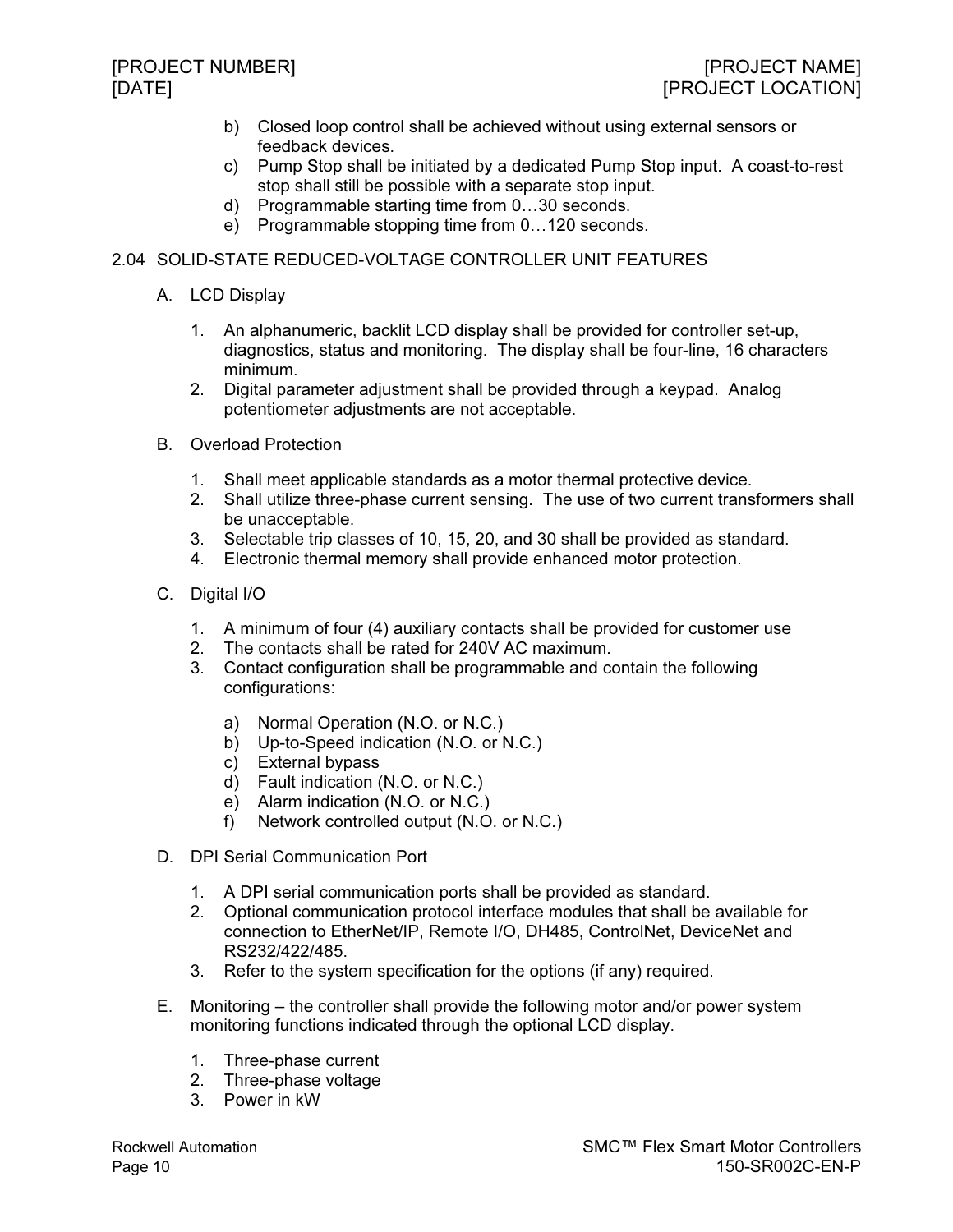- 4. Power usage in kWh or MWh
- 5. Power factor
- 6. Motor thermal capacity usage
- 7. Elapsed time
- F. Protection and Diagnostics
	- 1. Pre-start line fault advising of shorted SCR or missing load connection with phase indication.
	- 2. Running line fault advising power loss, shorted SCR, or missing load connection.
	- 3. Pre-start power loss with phase indication.
	- 4. Over temperature
	- 5. Open gate with phase indication.
	- 6. The following programmable protection shall be provided as standard with the controller.
		- a) Overload
		- b) Underload
		- c) Undervoltage
		- d) Overvoltage
		- e) Voltage unbalance
		- f) Phase reversal
		- g) Stall
		- h) Jam
		- i) Excessive starts per hour
	- 7. When fault conditions are detected, the controller shall inhibit starting or shutting down SCR pulse firing.
	- 8. Fault diagnostics shall be indicated in descriptive text on the LCD display. The exclusive use of fault codes is unacceptable.
	- 9. An auxiliary contact that is user programmable for fault indication shall be provided for customer use.

# 2.05 SOLID-STATE REDUCED-VOLTAGE CONTROLLER SYSTEM OPTIONS

- A. Enclosure
	- 1. NEMA 12 enclosure for indoor use to provide a degree of protection against dust, falling dirt and dripping non-corrosive liquids. They shall be designed to meet drip, dust and rust resistance tests. No ventilation openings shall be allowed.
	- 2. Paint: ANSI 49 Gray
	- 3. Unless indicated differently, provide top entry and bottom exit for power cables.
	- 4. Provide a 6.25 in. x 2 in. door-mounted white lamacoid nameplate with black letters (message to be defined during submittal).
	- 5. UL label
- B. Transient Protection Modules
	- 1. Transient protection with separately mounted protective modules.
	- 2. Protective modules shall consist of metal oxide varistors (MOVs) in combination with capacitors to protect the power components from electrical transients and / or electrical noise. The capacitors shall be provided to shunt noise energy away from the controllers electronics.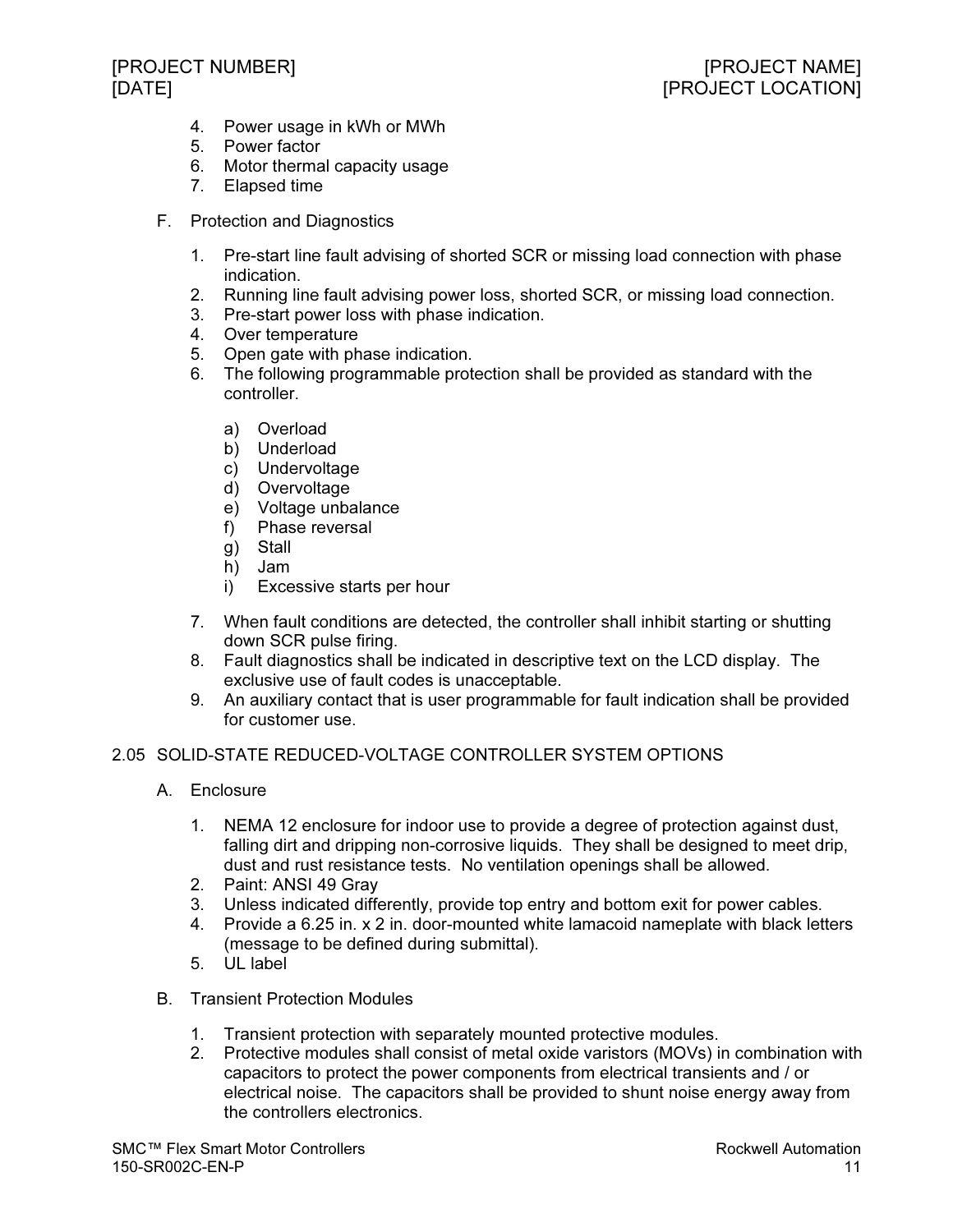- 3. The MOVs and capacitors shall be encapsulated in a clear material for easy inspection.
- 4. The protective modules shall be mounted so that they will not cause damage to the power components upon absorbing an electrical transient.
- 5. The MOVs shall be rated for a minimum of 220 joules.
- C. Input Circuit Breaker
	- 1. Provide a door interlocked thermal magnetic circuit breaker disconnect
	- 2. Operator Handles
		- a) Provide flange mounted operator handles for free standing units
		- b) Through the door operating handles are acceptable for wall mounted units
		- c) Handles shall be padlockable
	- 3. The system shall be rated for 30,000 A. The rating shall be shown on the system label.
- D. Input Isolation
	- 1. An input contactor between the AC line and the controller can be provided.
	- 2. The contactor shall have two N.O. and two N.C. auxiliary contacts.
- E. Control Power Transformer
	- 1. Provide a control power transformer mounted and wired inside of the system enclosure.
	- 2. The transformer shall be rated for an additional 100 VA for customer use.
	- 3. The transformer shall be provided with fused primary and secondary protection.
- F. Hand-Off-Auto Selector Switch
	- 1. Provide a "Hand/Off/Auto" selector switch for start-stop control
	- 2. Provide pilot lights for indication of the "Hand" and "Auto" modes
	- 3. The devices shall be Allen-Bradley Bulletin 800E pilot devices (22.5 mm, NEMA Type 4/4X/13) mounted on the enclosure door.
- G. Start-Stop Push buttons
	- 1. Provide Start-Stop and Pump Stop (if required) push buttons. Stop push buttons shall always be active.
	- 2. The devices shall be Allen-Bradley Bulletin 800E (22.5 mm, NEMA Type 4/4X/13) pilot devices mounted on the enclosure door.
- H. Pilot Lights
	- 1. Provide pilot lights, mounted on the enclosure door, for indication of On, Off and Fault.
	- 2. Pilot lights shall be transformer type
	- 3. The devices shall be Allen-Bradley Bulletin 800E (22.5 mm, NEMA Type 4/4X/13) pilot devices mounted on the enclosure door.
- I. Pump Control Option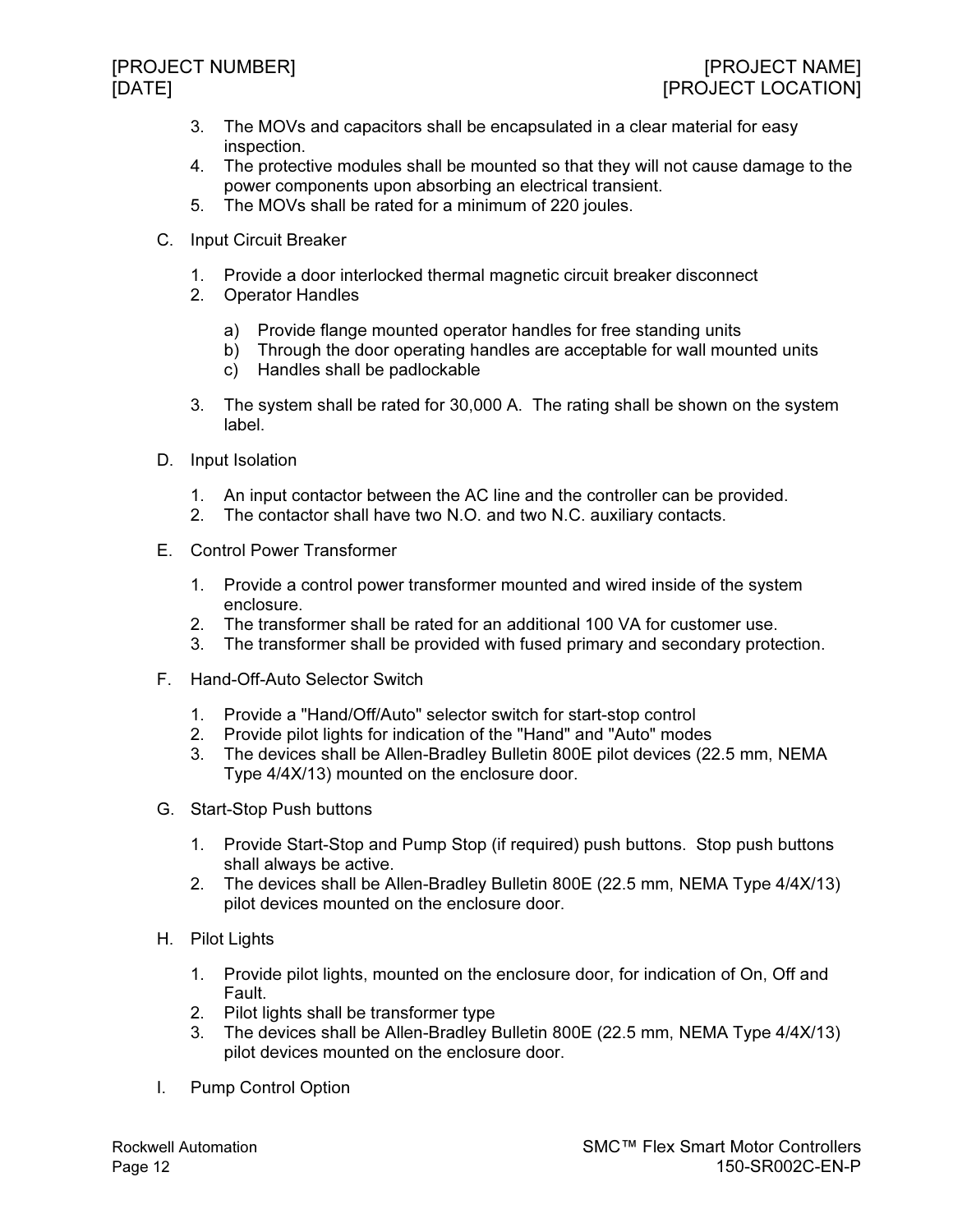- 1. For pumping applications provide the Pump Control option.
- J. Human Interface Module (HIM)
	- 1. Provide a door mounted Human Interface Module with integral display and programming keys.
	- 2. The display shall show operating conditions, adjustments and fault indications.<br>3. The display shall be backlit LCD and shall consist of four lines of 16 characters
	- The display shall be backlit LCD and shall consist of four lines of 16 characters alphanumeric.

# PART 3 EXECUTION

#### 3.01 MANUFACTURER'S SERVICES

- A. The service division of the manufacturer shall perform all start-up services.
- B. Start-up personnel shall be direct employees of the manufacturer and shall be degreed engineers.
- C. At a minimum, the start-up service shall include:
	- 1. Pre-power check
		- a) Megger motor resistance: phase-to-phase and phase-to-ground
		- b) Verify system grounding per manufacturer's specifications
		- c) Verify power and signal grounds
		- d) Check connections
		- e) Check environment
	- 2. Power-up and commissioning
		- a) Measure incoming power phase-to-phase and phase-to-ground
		- b) Measure DC bus voltage
		- c) Measure AC current unloaded and loaded
		- d) Measure output voltage phase-to-phase and phase-to-ground
	- 3. Recording of all measurements
	- 4. Tuning for system operation
	- 5. Providing a parameter list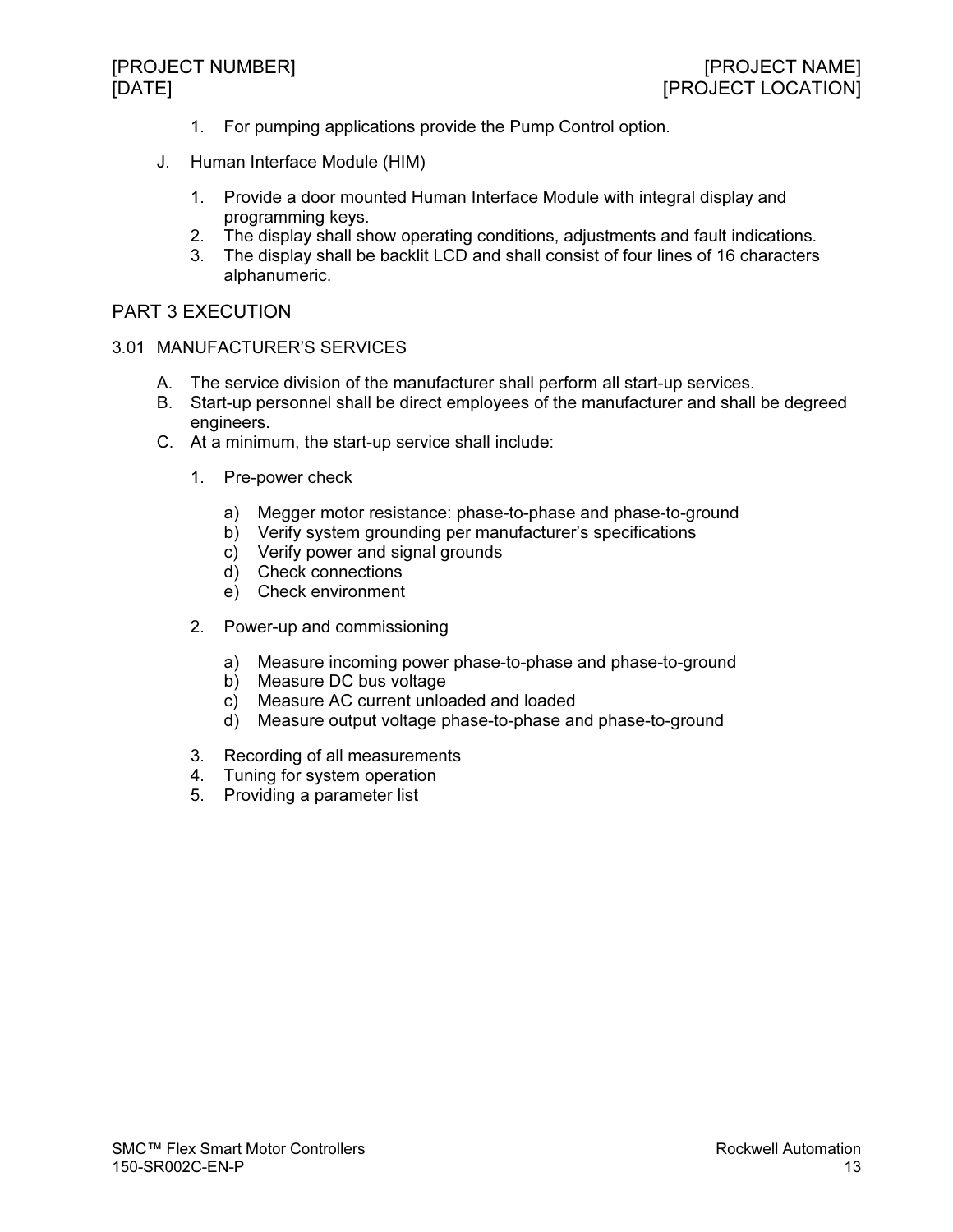# 3.02 TRAINING

- A. Manufacturer to provide a quantity of one (1) session of on-site instruction.
- B. The service engineer shall perform training.
- C. The instruction shall include the operational and maintenance requirements of the controller
- D. The basis of the training shall be the installed controller, the engineered drawings and the user manual. At a minimum, the training shall do the following:
	- 1. Review of the engineered drawings identifying the components shown on the drawings.
	- 2. Review starting / stopping options for the controller.
	- 3. Review operation of the Human Interface for programming and monitoring of the controller.
	- 4. Review the maintenance requirements of the controller.
	- 5. Review safety concerns with operating the controller.

End of section.